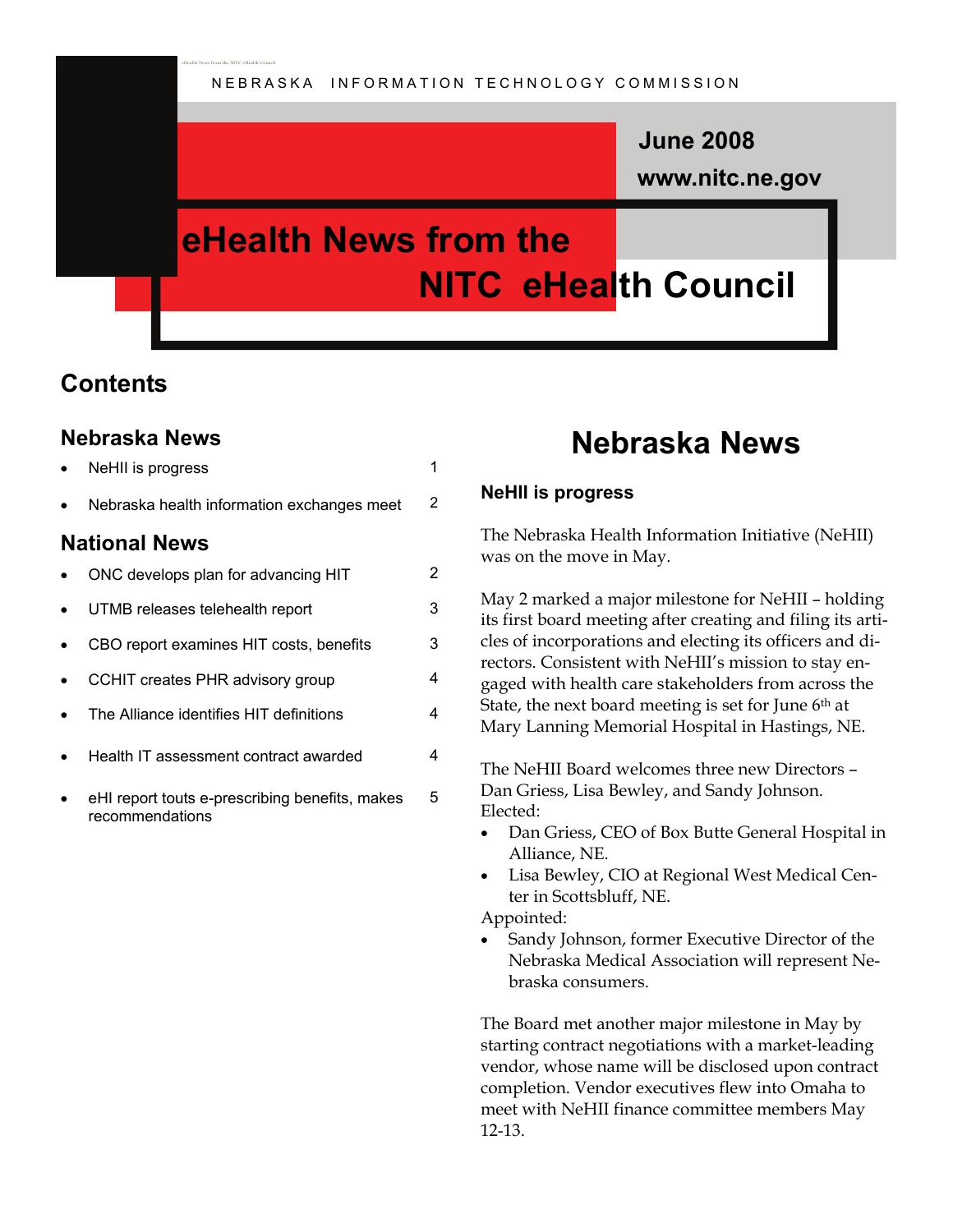# **eHealth News**

As a follow-up to the Omaha meeting, NeHII members will travel to the vendor's corporate headquarters where final negotiations are planned.

The NeHII Business Plan is expected to be a fluid document - to change and adapt as details evolve. Recent project progress has resulted in the business plan being updated. A solid and viable business plan becomes critically important as work to secure grants and stakeholder investments shifts into high gear. The latest version of the business plan is slated for Board review at the June meeting.

Much activity is expected for June – vendor selection, signing of contracts, approval of a pilot plan, and more grassroots campaigning for the betterment of health care through NeHII's future Exchange.

### **Nebraska health information exchanges meet**

On May 13, the NITC eHealth Council convened a meeting of representatives of the state's health information exchanges to discuss matching client data across exchanges. Representatives of NeHII, the Southeast Nebraska Behavioral Health Information Network (SNBHIN), the Southeast Nebraska Health Information Exchange (SNHIE), the Western Nebraska Health Information Exchange (WNHIE), and the Nebraska Statewide Telehealth Network participated. Although representatives felt that it was too early to focus on the exchange of information across initiatives, the meeting laid the foundation for future discussions.

## **National News**

### **ONC develops plan for advancing HIT**

The Office of the National Coordinator for Health Information Technology (ONC), part of the U.S. Department of Health and Human Services (HHS), released a comprehensive plan for advancing health information technology (IT). The plan will serve as a guide to coordinate the federal government's health IT efforts, which seek to achieve nationwide implementation of an interoperable health IT infrastructure throughout both the public and private sector.

The ONC-Coordinated Federal Health IT Strategic Plan focuses efforts along two primary goals: patientfocused health care and population health. The first goal envisions a transformation to higher quality, more-cost efficient care, meeting patients' needs, through electronic health information access and use. The second goal, related to population health, envisions the appropriate, authorized, and timely access and use of electronic health information to benefit public health, biomedical research, quality improvement, and emergency preparedness.

"Significant work has been completed to date to advance the nationwide health IT agenda. The plan provides an extensive documentation of the work completed by ONC and other federal partners over the past five years," stated Dr. Robert Kolodner, national coordinator for health information technology. "It also establishes the next generation of health IT milestones to harness the power of information technology to help transform health and care in this country.''

Objectives, strategies, and milestones have been established for each goal. They portray the totality of what must be done across the federal government to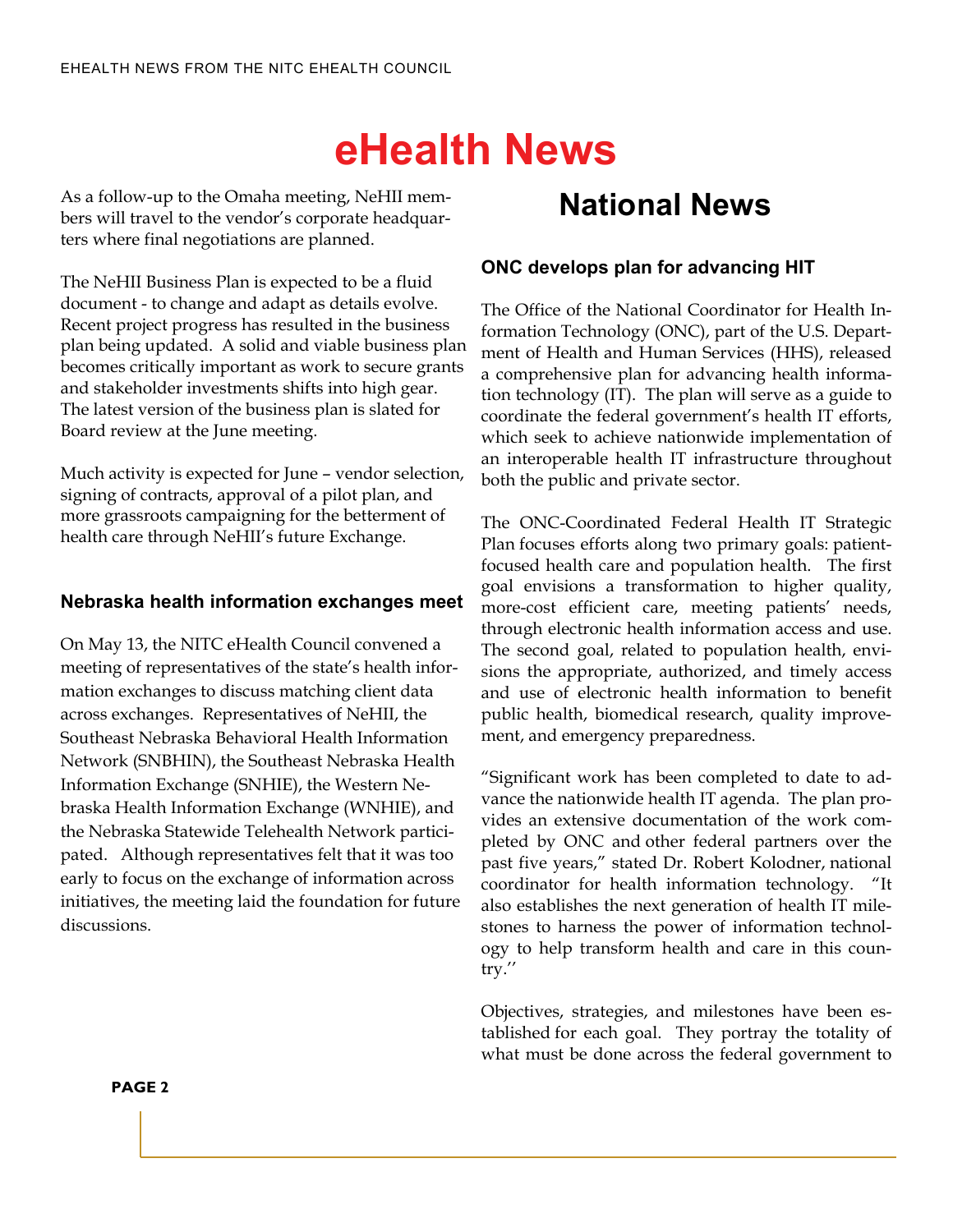# **eHealth News**

address privacy and security concerns, achieve an in-Telemedicine has also served Texas state prisons. Interoperable health IT architecture to ensure reliable mates receive quality care without expense or security data exchange, accelerate IT adoption, and foster risks. For over 18 years UTMB has provided 250,000 collaborative governance.

The plan was developed by ONC, working in collaboration with 12 agencies and staff divisions within The report is available at [http://attcenter.utmb.edu](http://attcenter.utmb.edu/). HHS, the Departments of Commerce, Defense, and Veterans Affairs, and the Federal Communications Commission. Two federal advisory bodies, the Na-**CBO report examines HIT costs, benefits**  tional Committee on Vital and Health Statistics and the American Health Information Community, also The Congressional Budget Office of the United States contributed to some of the strategies and milestones that are cited in the plan.

A copy of the complete plan as well as a plan synopsis can be found at [www.hhs.gov/healthit.](http://www.hhs.gov/healthit)

#### **UTMB releases telehealth report**

The University of Texas Medical Branch (UTMB)has released a report titled, ["The Telehealth Promise: Bet](http://attcenter.utmb.edu/presentations/The%20Telehealth%20Promise-Better%20Health%20Care%20and%20Cost%20Savings%20for%20the%2021st%20Century.pdf)[ter Health Care and Cost Savings for the 21st Cen](http://attcenter.utmb.edu/presentations/The%20Telehealth%20Promise-Better%20Health%20Care%20and%20Cost%20Savings%20for%20the%2021st%20Century.pdf)[tury".](http://attcenter.utmb.edu/presentations/The%20Telehealth%20Promise-Better%20Health%20Care%20and%20Cost%20Savings%20for%20the%2021st%20Century.pdf) UTMB teamed up with the Center for Information Technology Leadership (CITL) to analyze how telemedicine, on a national level, could produce substantial cost savings. The study examines cost-benefit analysis as well as challenges and policy recommendations. UTMB has seen telehealth provide enhanced quality of life, allow access to quality health care, and  $\bullet$ allow dependable communication between and patients and care providers.

UTMB is using telehealth to provide quality care to patients in remote locations. UTMB has reduced costs for payers, providers, and patients by limiting the amount of face-to-face consultations . UTMB has created several telemedicine stations which allow for over 200 medical exams to be completed each day.

consultations for inmates, which equals a \$780 million savings for taxpayers.

examines costs, benefits of HIT in a report titled, ["Evi](http://www.cbo.gov/ftpdocs/91xx/doc9168/05-20-HealthIT.pdf)[dence on the Costs and Benefits of Health Information](http://www.cbo.gov/ftpdocs/91xx/doc9168/05-20-HealthIT.pdf)  [Technology"](http://www.cbo.gov/ftpdocs/91xx/doc9168/05-20-HealthIT.pdf). Managing and productively using generated information for physicians and hospitals is a challenge because of the diverse nature of the U.S. health care sector. This report reflects the proper use of medical information being an important component of providing quality health care to patients. CBO expresses the benefits for health IT and full implementation of Electronic Health Records (HER) being key factors in managing information, health care efficiency, and cost savings.

The report's contents include:

- Evidence on the Adoption of HIT
- Evidence on the Benefits of Adopting HIT
- The Costs of Implementing HIT
- Possible Factors to Explain the Low Rates of adoption of HIT
- The Federal Role in Implementing HIT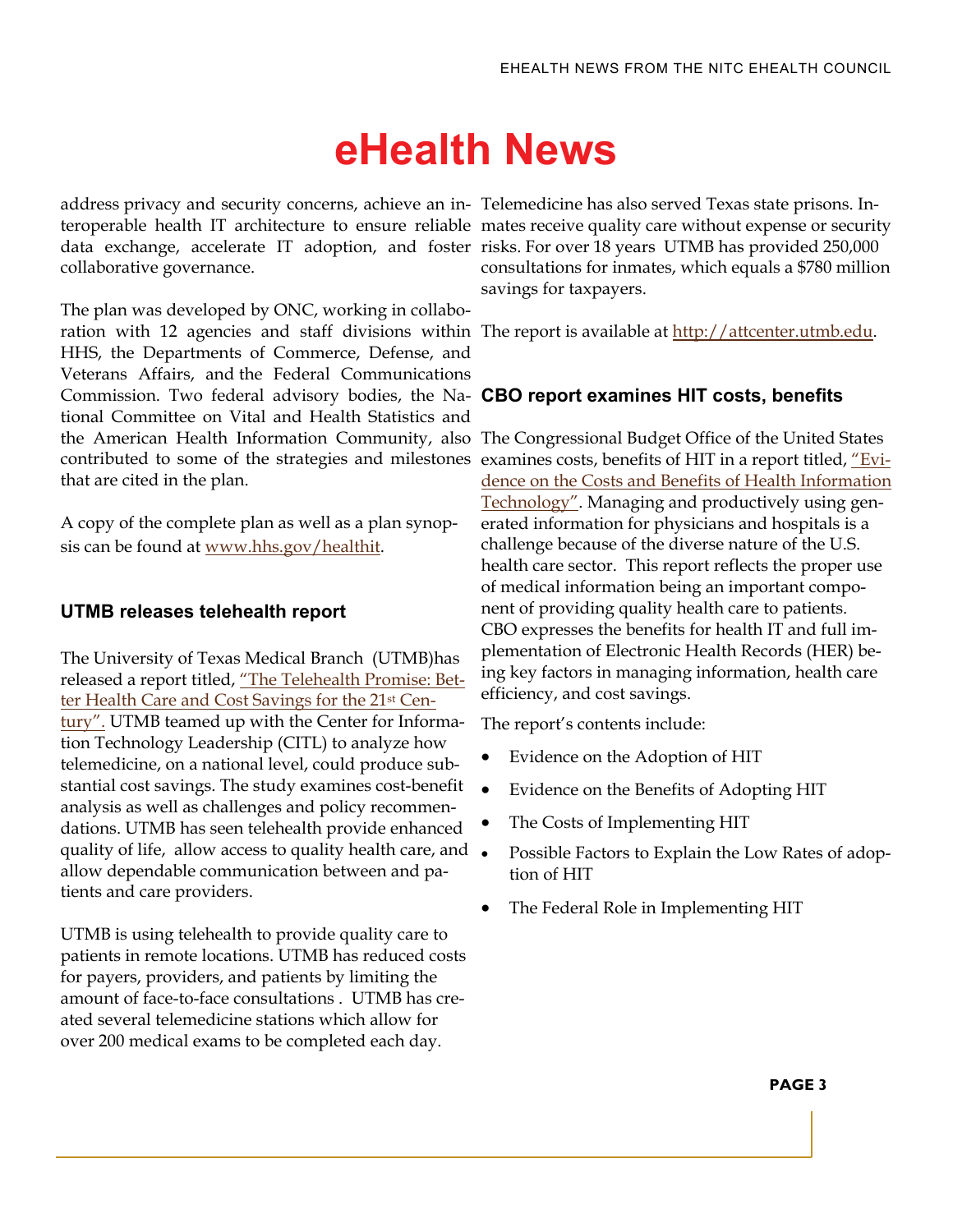# **eHealth News**

### **CCHIT creates PHR advisory group**

The Certification Commission for Health Information Technology (CCHIT) has created a 17 member advisory group to develop a PHR certification program. The group will start scanning, publishing, and testing necessary criteria for the program in July 2008. The certification program hopes to be officially in place by July 2009. Co-chairs of the advisory group are Mark Leavitt, M.D., chair of CCHIT; and Paul Tang, M.D., vice president and CIO, Palo Alto Medical Foundation.

### **The Alliance identifies HIT definitions**

The National Alliance for Health Information Technology (Alliance) released its final report, ["Defining](http://www.nahit.org)  [Key Health Information Technology Terms"](http://www.nahit.org). This report reflects consensus work completed over the last several months on definitions for six important health information technology (IT) terms.

Funded by the Office of the National Coordinator for Health Information Technology (ONC) this project was initiated in response to a growing need to address ambiguous and divergent definitions impeding health IT progress. The lack of clear terminology can lead to unintentional consequences for regulation, other forms of healthcare policy, contract and purchasing decisions and other health IT initiatives. The problem was highlighted by the Alliance's literature review, which identified between 18 and 63 definitions for each of five key health IT terms: electronic medical record (EMR), electronic health record (HER), personal health record (PHR), health information exchange (HIE) and regional health information organization (RHIO).

The Alliance convened two work groups of experts to develop consensus definitions for these five

terms. Because of dual interpretations of HIE as both a process and an organization, it became necessary to clarify the difference between the process of information exchange (HIE) and the oversight and accountability functions necessary to support that process. The project's Network Work Group therefore added and defined a sixth term, health information organization (HIO).

The report is available at [www.nahit.org](http://www.nahit.org).

### **Health IT assessment contract awarded**

The Office of the National Coordinator for Health Information Technology, part of the U.S. Department of Health and Human Services (HHS), announced today the award of approximately \$450,000 to Booz Allen Hamilton to assess and evaluate the scope of the medical identity theft problem in the United States.

Ensuring that electronic health information exchange is secure and protected is fundamental to building consumer and stakeholder trust. The purpose of this project is to consider the intersection of health IT and medical identity theft, including examining how health information technology can be used to detect and prevent medical identity theft.

The first phase of this project includes the development of an environmental scan to assess the scope of the problem and to serve as the baseline for developing prevention, detection, and remediation strategies. A one-day town hall meeting will be held in October 2008 in the Washington, DC, area, during the second phase of the project, and will be open to the public.

The town hall will bring together public and private health care stakeholders to share knowledge and experience with experts from other economic sectors that deal with medical identity theft. It will explore

#### **PAGE 4**